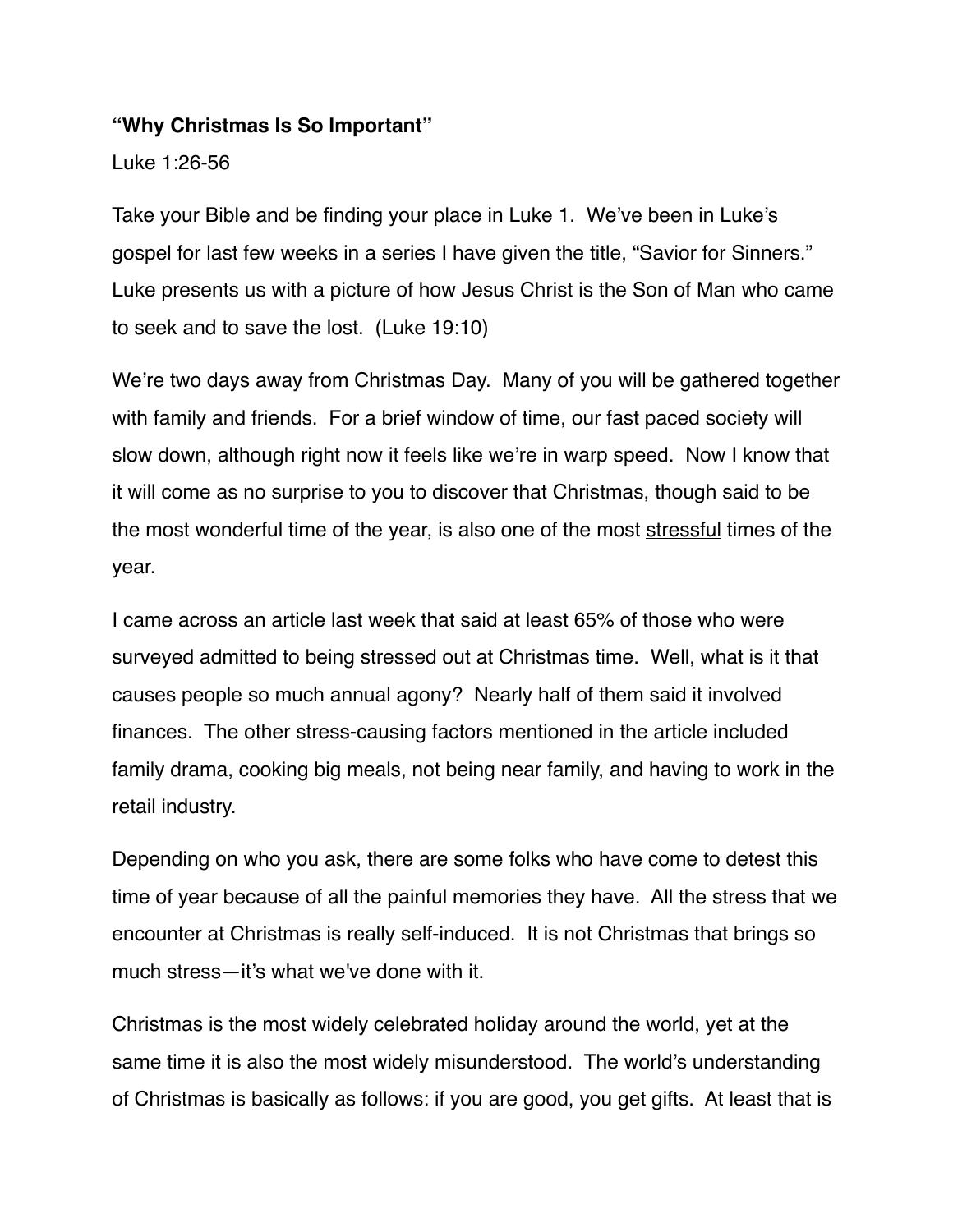what we tell our kids. Such a message is the exact opposite of the true message of Christmas which says that God gave His gift to a very undeserving world.

The true meaning behind this Christmas season goes far beyond all the festive gatherings with family and friends. It is much deeper than exchanging gifts. It shines brighter than all the decorations.

**John MacArthur***—"Christmas honors a divine Person and remembers a divine event. It does not celebrate human achievement, but divine accomplishment. There is nothing man-made about the true Christmas story. It is the most miraculous, compelling narrative in history."*

To fully understand Christmas, you need to understand the depth of your need. Christmas is all about God honoring His promise to send a Savior into our helpless world.

Why is Christmas so important? That is the question that I want us to ponder for a few minutes this morning. And this passage here in the first chapter of Luke that we're going to look at gives us several reasons.

Why is Christmas so important? To begin with, it is about:

## **1. The announcement of a coming KING (1:26-33)**

*"In the sixth month the angel Gabriel was sent from God to a city of Galilee named Nazareth, to a virgin betrothed to a man whose name was Joseph, of the house of David. And the virgin's name was Mary."*

The reference to the 'sixth month' there in verse 26 refers to Elizabeth's pregnancy. In other words, it was in the sixth month of Elizabeth's pregnancy, six months after Gabriel had announced that Zechariah and Elizabeth would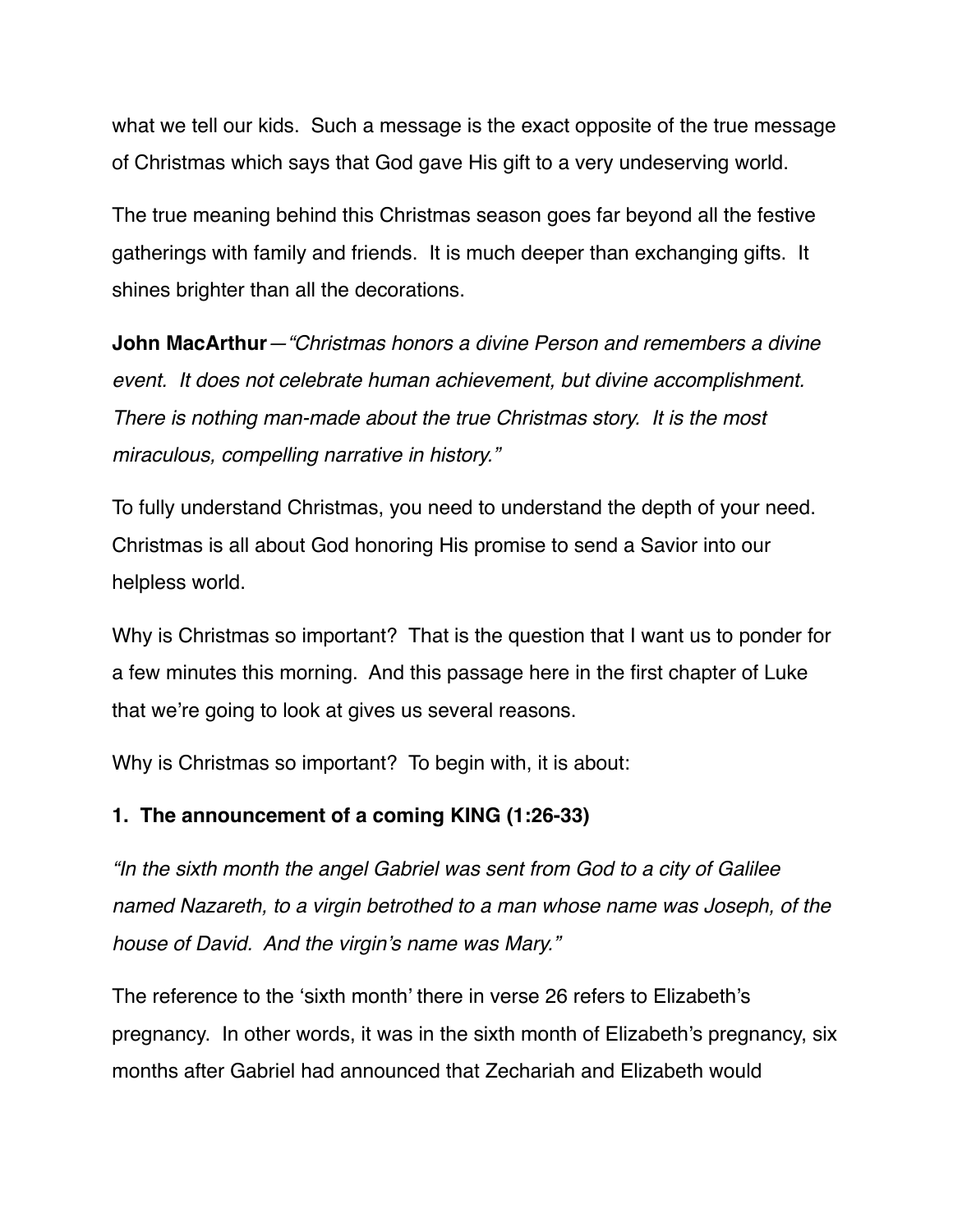conceive and give birth to the forerunner. Luke is showing us the connection between the two narratives.

Don't miss the importance of what's being said in verse 26!

God sends Gabriel from heaven to Galilee, to an obscure little village named Nazareth, to deliver a message to an unknown virgin girl named Mary.

Such a fact would have drawn utter amazement from those in the first century world. Most of them weren't looking for the Messiah, but those who were most likely would have been looking for Him to appear among the religious elite in the city of Jerusalem. Yet Gabriel shows up in Galilee of all places, a rough neck part of the world. Galilee was a rugged area in the northern region of Israel some 60-70 miles away from Jerusalem. It known for its mainly Gentile population.

Quoting from Isaiah 9, Matthew writes:

# **Matthew 4:15-16—"…Galilee of the Gentiles, the people dwelling in darkness have seen a great light, and for those dwelling in the region and shadow of death, on them a light has dawned."**

None of the scribes and religious authorities of the time were looking for the Messiah to show up in such an obscure place. But that is exactly where the Lord sends Gabriel—to an unlikely place, and to an unlikely person.

This is often the way God works! He chooses the foolish to confound the wise.

According to Jewish custom at the time, Mary would have been no more than 16 years old. She was 'betrothed' to a man named Joseph, and we're told more about him in Matthew's gospel account. Jewish marriage rites involved three stages—engagement, betrothal, and the ceremony.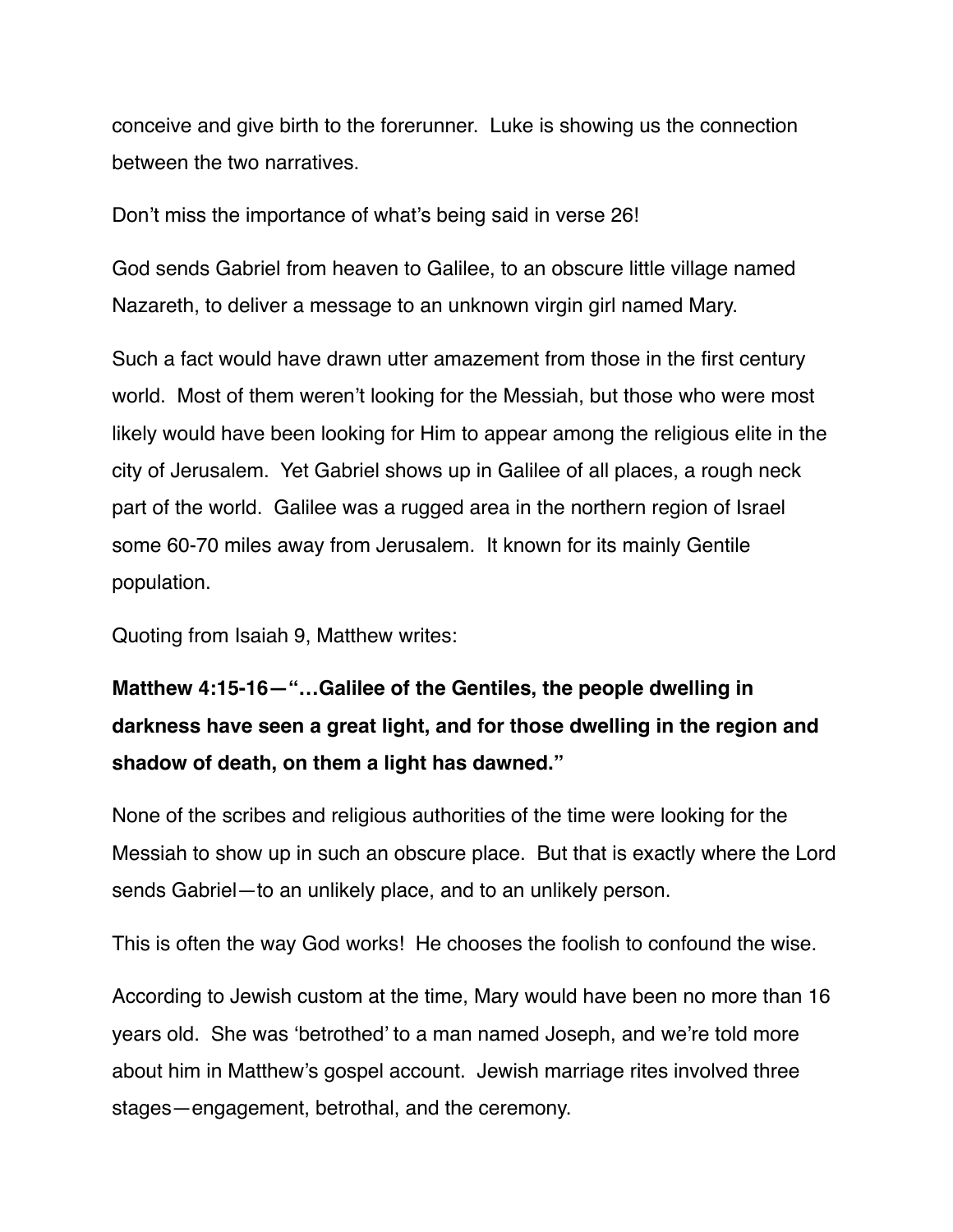The engagement was arranged by the parents of the bride and groom (a tradition which, as a dad who has a daughter, I *wholeheartedly* support bringing back;-). The betrothal period would last about one year as the future groom made preparations for his bride. The actual wedding ceremony itself would involve a banquet for all the relatives. It would last for seven days, after which the marriage would then be consummated.

Mary and Joseph are in the second stage, the betrothal period. It was just as legally binding as the marriage itself.

Notice that Gabriel's announcement to Mary involves an announcement concerning God's presence, favor, and rule.

#### God's presence (v. 28-29)

*"And he came to her and said, 'Greetings, O favored one, the Lord is with you!' But she was greatly troubled at the saying, and tried to discern what sort of greeting this might be."*

Of all the things that Gabriel could have said to her initially, it is significant that he promises that the Lord's presence is with her. She was about to experience a roller coaster ride in life. The only thing that she would have to cling to was the understanding that God was with her and that God was orchestrating the events of her life to serve His purposes.

Christmas is all about Immanuel—"God With Us." And let me tell you something right now, that all by itself ought to alleviate any stress that you're currently under. Christmas is about the presence of a holy God who is with us, who has come to take up residence among us as one of us.

God's favor (v. 30)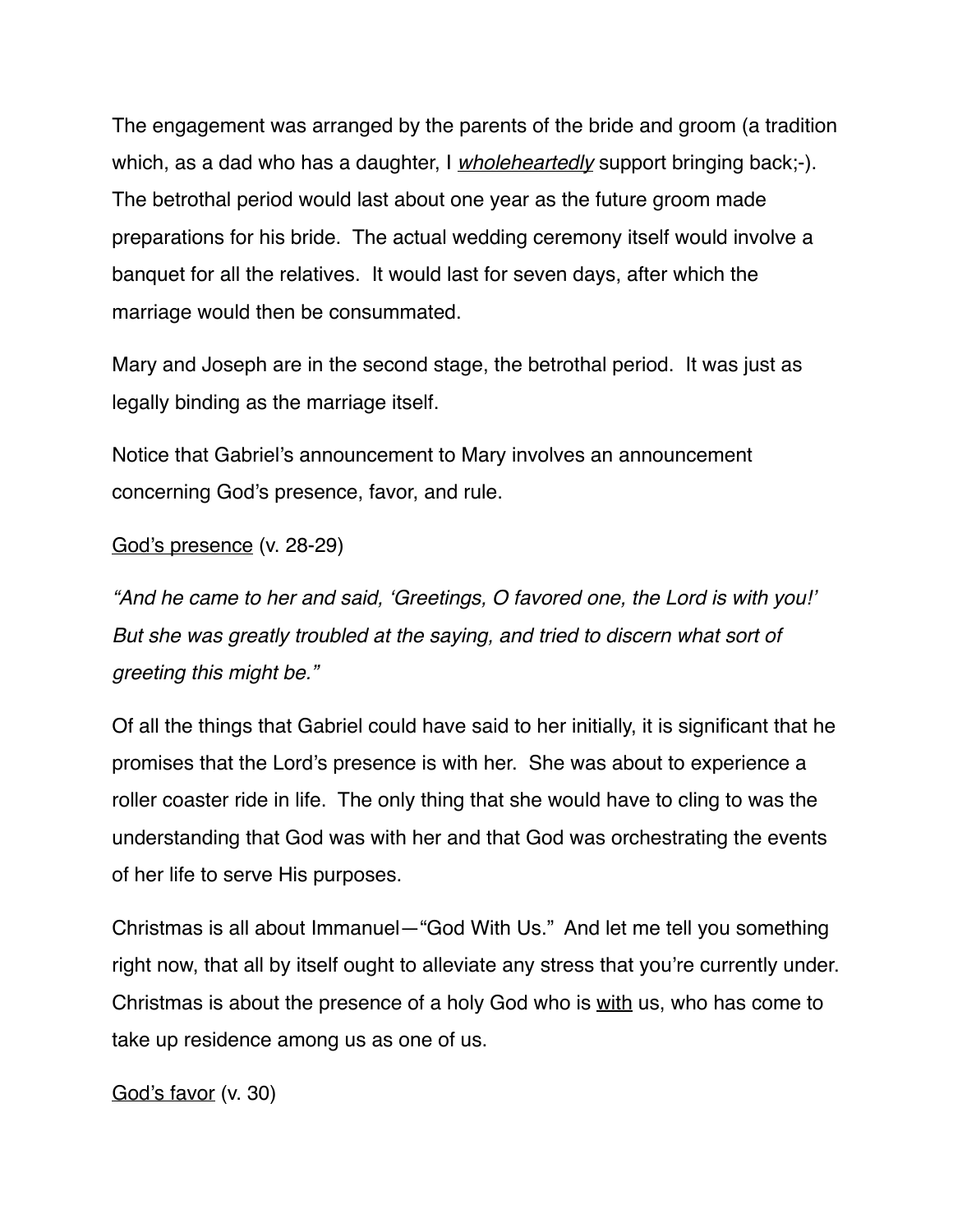*"And the angel said to her, 'Do not be afraid, Mary, for you have found favor with God.'"*

Not only is the angelic announcement a promise of God's presence with her, but it is also an assurance of God's grace to her. It is expressed through that word 'favor.'

## **"Favor"***—word is 'charis' and means grace*

Given the fact that she was young and an unlikely person to be chosen for such a privilege, you can imagine Mary's initial shock and dismay. God's presence with her and God's grace to her was to be her confidence in life.

## God's rule (v. 31-33)

*"And behold, you will conceive in your womb and bear a son, and you shall call his name Jesus. He will be great and will be called the Son of the Most High. And the Lord God will give to him the throne of his father David, and he will reign over the house of Jacob forever, and of his kingdom there will be no end."*

Notice that the angel mentions five important facts:

- She will will conceive and bear a Son named Jesus
- He will be great and will be called the Son of the Most High
- The Lord God will give to Him the throne of David
- He will be Israel's long awaited Messiah (2 Sam. 7:13)
- His kingdom will endure forever and ever

What an announcement this is—a King is coming to reign!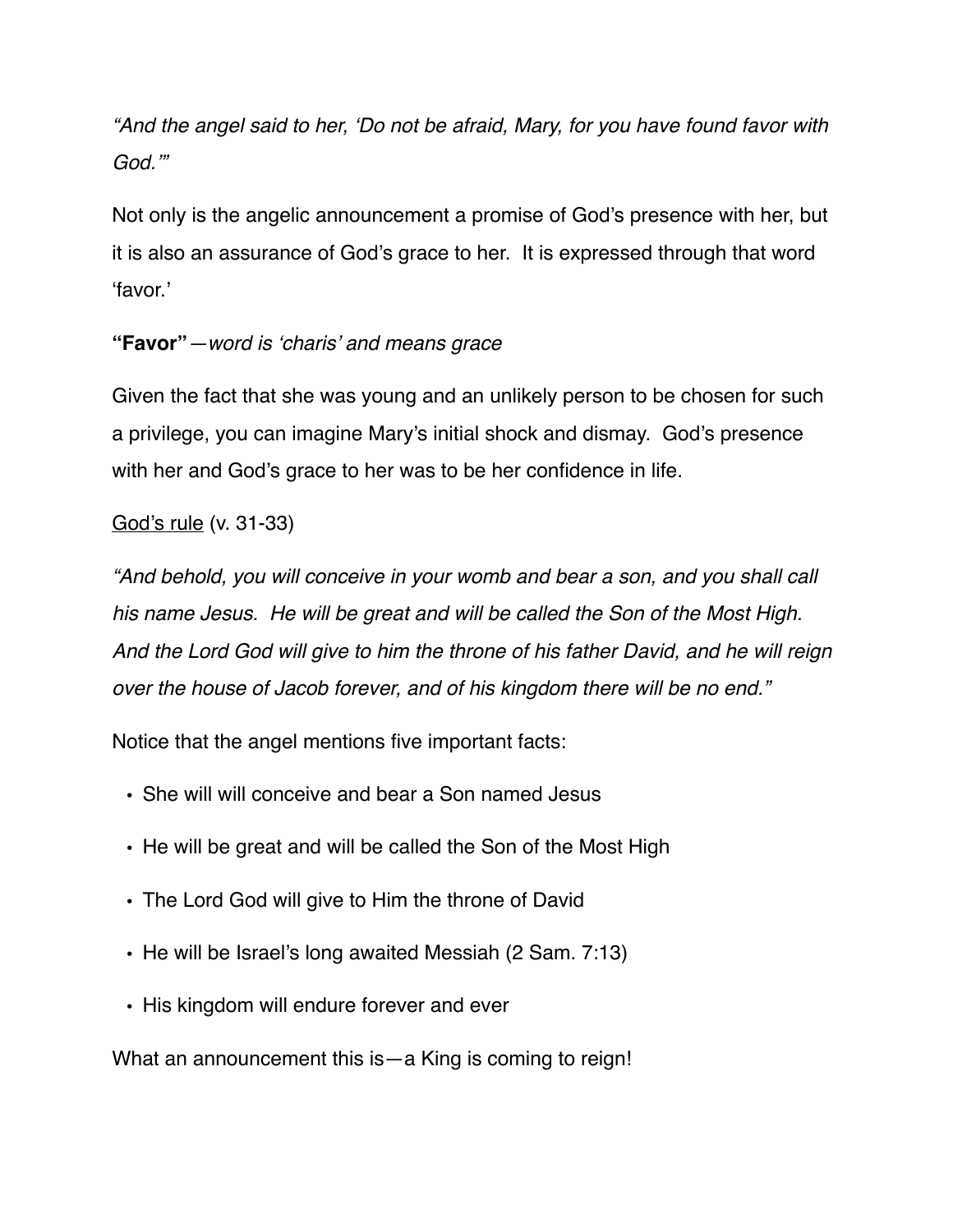## **2. The miracle of a virgin BIRTH (1:34-45)**

## *"And Mary said to the angel, 'How will this be, since I am a virgin?'"*

Mary's question isn't one of doubt, but one of perplexity. She is genuinely perplexed as to how she will conceive and give birth, even though she hasn't known a man. Her question is quite different from Zechariah's back up in verse 18. His question insinuated that he needed some miraculous sign before he would believe. Mary's inquiry here reflects confusion, not unbelief. It is a question of practicality. How would she give birth if she had not known a man? She is then let in on a profound mystery.

From the moment of our first parent's sin in the garden, God made a promise. As He cursed the serpent, He said:

# **Genesis 3:15—"I will put enmity between you and the woman, and between your seed and her seed; he shall bruise your head, and you shall bruise his heel."**

The Scripture is clear in its claim that Jesus Christ is born of a virgin. It is what the prophets clearly foretold and it is what the gospels boldly declare.

# **Isaiah 7:14—"Therefore the Lord himself will give you a sign. Behold, the virgin shall conceive and bear a Son, and shall call his name Immanuel."**

The virgin birth of Christ is foundational to Christianity and it is the only way to explain how He could be both fully God and fully man. If He had a human father, He would have been just another ordinary man. And if He were just another ordinary man, He could not be the Savior. And if He is not the Savior, then there would be no gospel, no salvation, and no hope for sinners like us.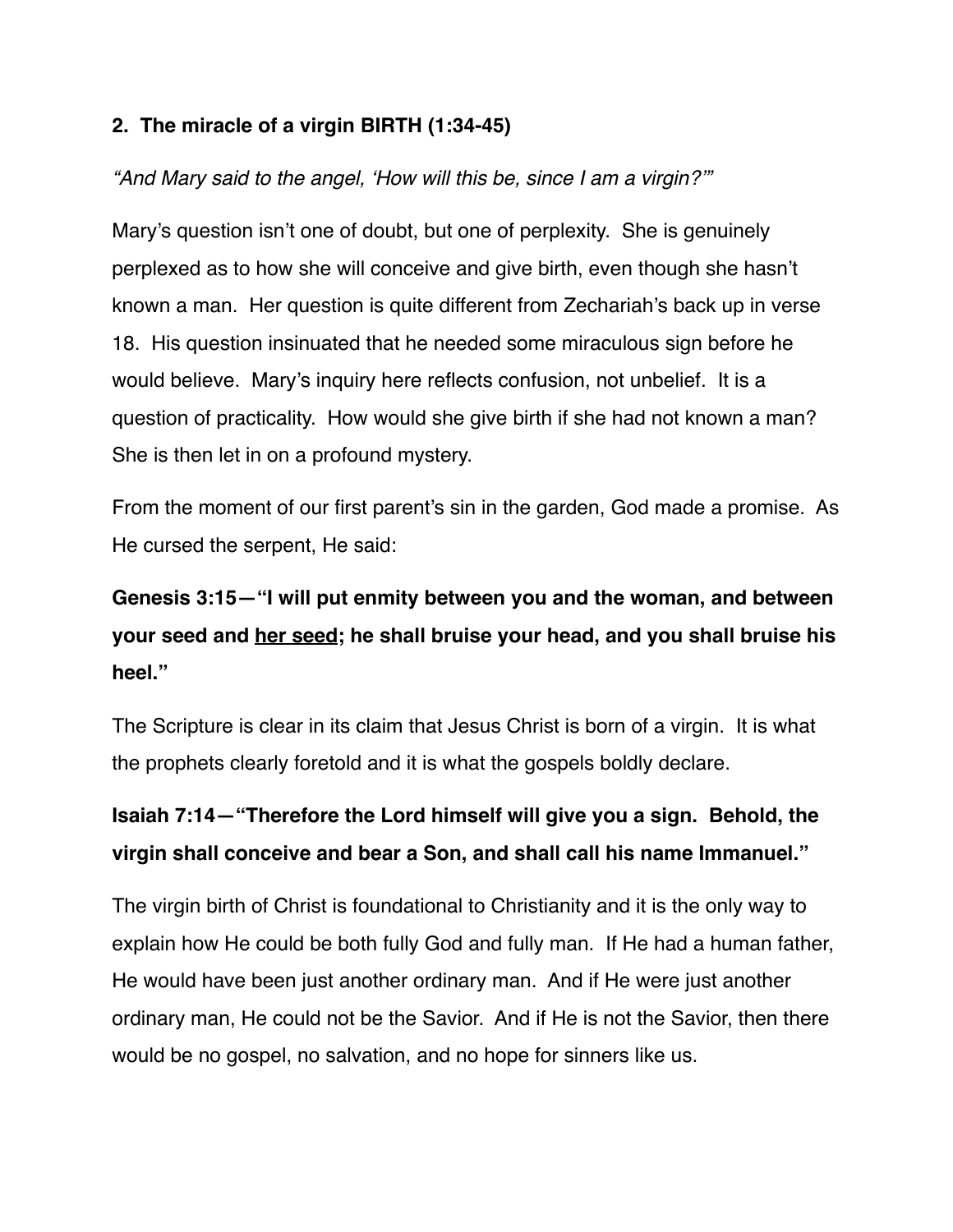How would all of this come about? Notice that the angel answers her and says that it will be:

## By the power of God's Spirit (v. 35-38)

*"The Holy Spirit will come upon you, and the power of the Most High will overshadow you; therefore the child to be born will be called holy—the Son of God."*

It would be a supernatural conception. And the language that is used here reflects the first chapter of Genesis where the Bible says God brought life into existence from nothing all through the agency of His Word and His Spirit.

**Genesis 1:1-3—"In the beginning, God created the heavens and the earth. The earth was without form and void, and darkness was over the face of the deep. And the Spirit of God was hovering over the face of the waters. And God said, 'Let there be light,' and there was light."**

Just as the Spirit of God moved over the face of the deep and brought light into the dark and formless void, so also would He overshadow Mary to bring the Light of the world to humanity. And the Son that would be supernaturally conceived in her virgin womb would be unlike any other baby that has ever been born. The angel says, "The child to be born will be called holy—the Son of God."

# **"Holy"***—free from the contamination of Adam's original sin*

As you can imagine, all of this would have been wonderful and far beyond all rational comprehension. In order to give Mary something to build her confidence, the angel provides her with a tangible illustration of the power of God. Look at what he says in verses 36-37: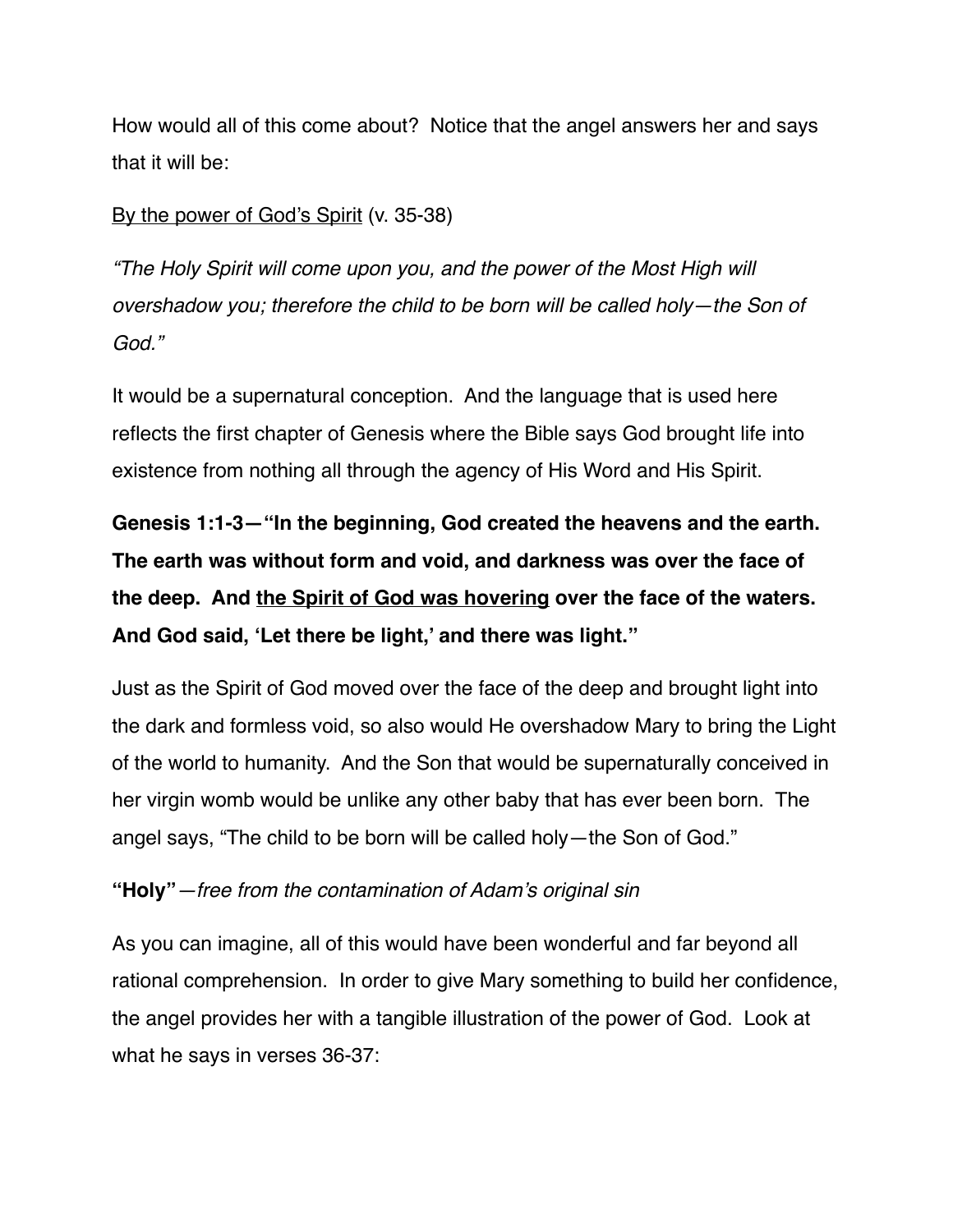*"And behold, your relative Elizabeth in her old age has also conceived a son, and this is the sixth month with her who was called barren. For nothing will be impossible with God."*

She learns that God had also given Elizabeth a miraculous pregnancy, something that she could go see for herself. In other words, what man says is impossible, God says, "Let it be!" For nothing is impossible with Him.

# **Genesis 18:14—"Is anything too hard for the Lord?"**

Notice in verse 38 how Mary responds to all of this: *"And Mary said, 'Behold, I am the servant of the Lord; let it be to me according to your word.' And the angel departed from her."*

There is no hesitation on her part, nothing wishy washy, no weighing out the pros and cons, not even a, 'Let me get back to you,' kind of response. She's a submitted servant.

**"Servant"***—refers to a bondslave; one who has voluntarily sold himself/herself into slavery*

She is fully submitted to the will of God for her life. She willingly commits herself to God's agenda, no questions asked. There are some lessons we can learn from these women in Luke 1 and how they respond to the will of God.

Have you ever considered what Mary would face? She is going to experience a scandalous pregnancy. With it would come the stares, the looks, the whispers of others.

**Charles Swindoll***—"Mary felt stunned, surprised, humbled, and curious, but never once did she say, 'This is impossible! I don't believe what I'm hearing.' Nor did she object, 'There's no way I'm going to stand before the people of*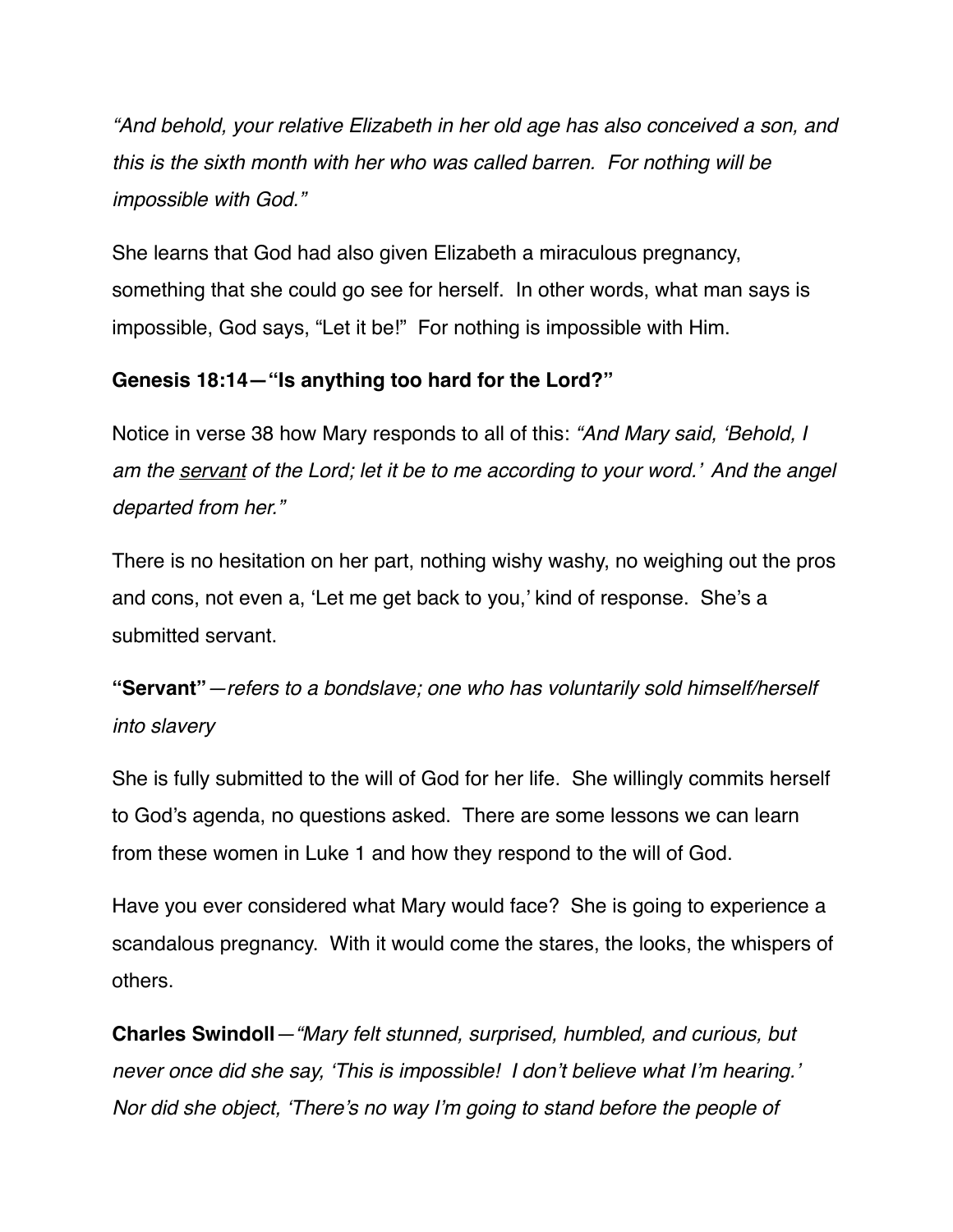*Nazareth and listen to them call my son illegitimate. I refuse to spend the rest of my life defending my honor!' Quite the opposite! While not understanding all the particulars, she responded with immediate belief, complete submission, and total trust in her Lord."*

What if she had said, "Thanks, but no thanks!" After all, it was an interruption to her plans. But instead of seeing it all as an unwelcome imposition, she is willing to bear the reproach of Christ. And in this way, Mary becomes an example of obedient discipleship—"I am His servant!"

To the praise of God's grace (v. 39-45)

*"In those days Mary arose and went with haste into the hill country, to a town in Judah, and she entered the house of Zechariah and greeted Elizabeth."*

She has to go see Elizabeth and tell her the good news. No doubt she wants to see Elizabeth's baby bump for herself and celebrate what God has graciously done.

Look at what happens in verse 41:

*"And when Elizabeth heard the greeting of Mary, the baby leaped in her womb. And Elizabeth was filled with the Holy Spirit, and she exclaimed with a loud cry, 'Blessed are you among women, and blessed is the fruit of your womb! And why is this granted to me that the mother of my Lord should come to me? For behold, when the sound of your greeting came to my ears, the baby in my womb leaped*  for joy. And blessed is she who believed that there would be a fulfillment of what *was spoken to her from the Lord."*

No sooner than Mary has arrived, Elizabeth is filled with the Holy Spirit and breaks out in spontaneous praise. And her words will also serve as confirmation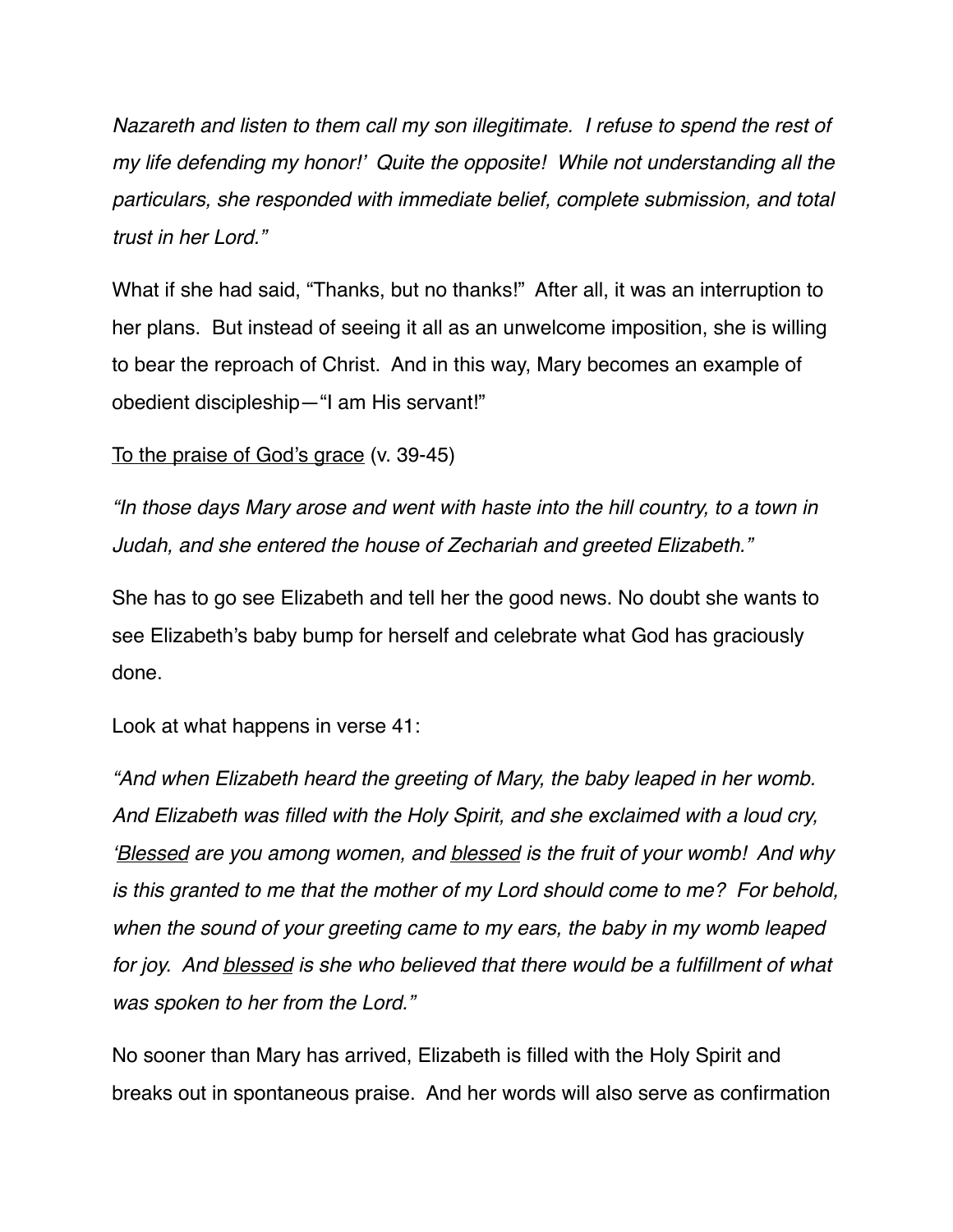to Mary concerning all that she has been told. No less than three separate times does Elizabeth use the term 'blessed' to refer to Mary. She is extolling the grace of God. Mary is to give birth to the incarnate Son of God, and by illumination of the Holy Spirit, Elizabeth recognizes it.

No sooner does Elizabeth hear Mary's greeting than does the baby in her own womb leaps. The sense is that before Elizabeth could even return the greeting, baby John leaps for joy within her.

# **"Leaped"***—a word used to describe skipping or leaping as that of sheep in an open field*

I'll tell you what this is—it is John the Baptist's very first prophecy! He is already fulfilling the purpose that God has for him, and from his mother's womb no less. Let me tell you something right now. This ought to serve as an eye opener to anyone who would support the notion of abortion and the wicked ideas behind it that refuse to acknowledge the humanity of a baby growing inside his mother's womb. While the world around us wants to celebrate the activities of Planned Parenthood, God chose to bring blessing into the world through an 'unplanned' parenthood, though He had planned it all from the foundation of the world.

Think about it. God entered our world through a virgin womb, first in embryonic form. He was in gestation for nine months where He began to form tiny little hands, tiny little feet, a tiny little heart began to beat. Those little hands would one day take five loaves and two small fish and feed a multitude of thousands. Those tiny little feet would one day walk upon the Sea of Galilee as if it were pavement. That tiny little heart would beat with compassion for a world of lost humanity.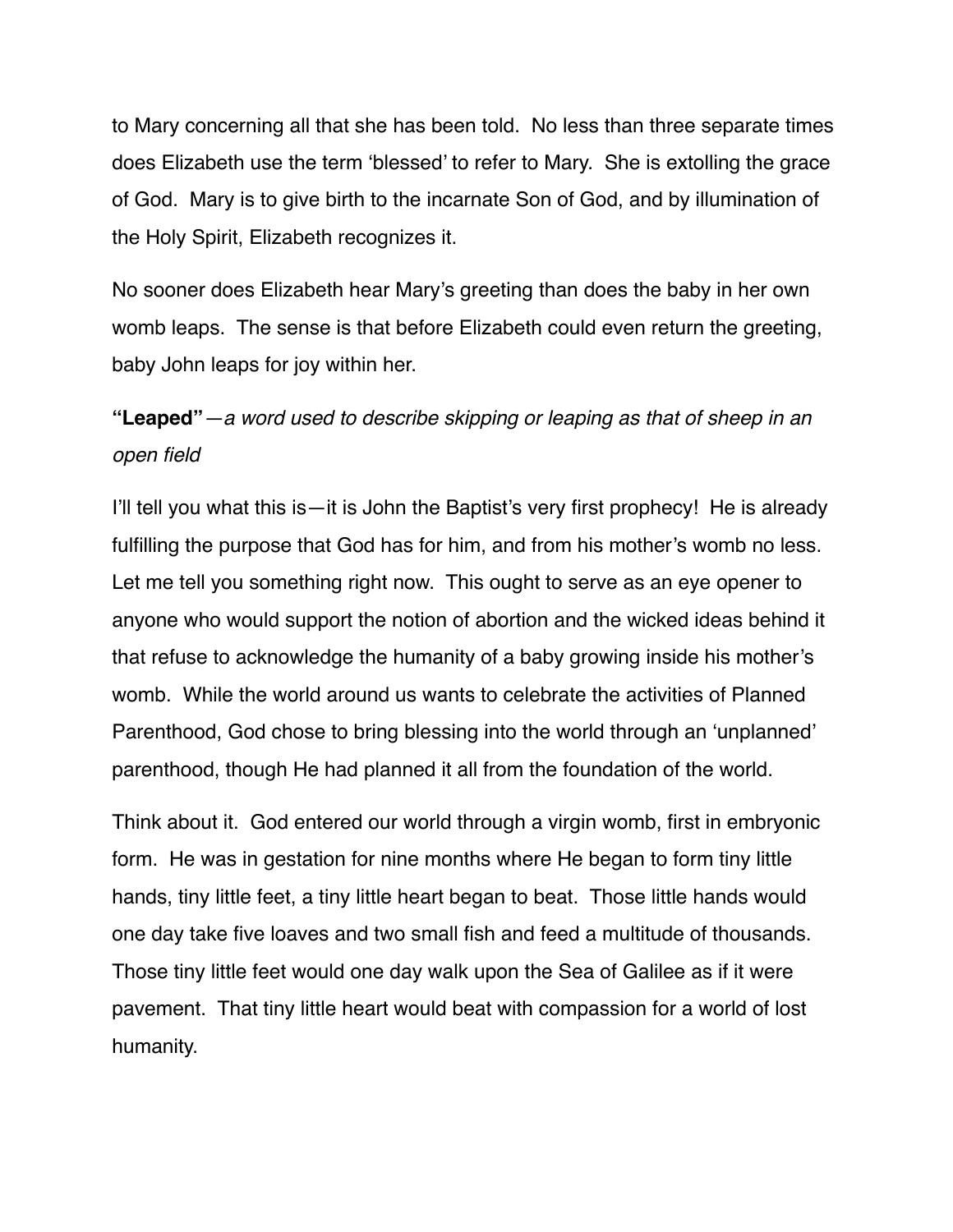Those same hands and feet would take the nails for me. That same heart would literally burst in Jesus' chest as He suffered and endured the wrath of God while on the cross.

Why is Christmas important? Because it is all about:

# **3. The unfolding of a redemptive PLAN (1:46-56)**

Had the Son of God not come the way that He did, we would all be in our sins. Redemption would be an illusive mystery. But He came! Well, in verse 46 notice how Mary goes on to acknowledge that all of this is part of God's unfolding drama of redeeming the fallen members of Adam's race. She rejoices in God as she also recognizes that the Child she will soon give birth to is the fulfillment of God's redemptive plan.

## Cause for personal worship (v. 46-49)

*"And Mary said, 'My soul magnifies the Lord, and my spirit rejoices in God my Savior, for he has looked on the humble estate of his servant. For behold, from now on all generations will call me blessed; for he who is mighty has done great things for me, and holy is his name."*

This passage is known as the Magnificat, taken from the Latin translation of the expression Mary uses there in verse 46. This is her song of praise, the reflex of her worshipful heart in deep gratitude to the One who showed her grace.

## **"Magnifies"***—to make great; to enlarge*

Literally, she is saying, "My soul enlarges the Lord!" Now obviously you and I can't make God any bigger than He already is. However, He can be 'enlarged' in your heart and life through personal worship. (illus. of magnify lens)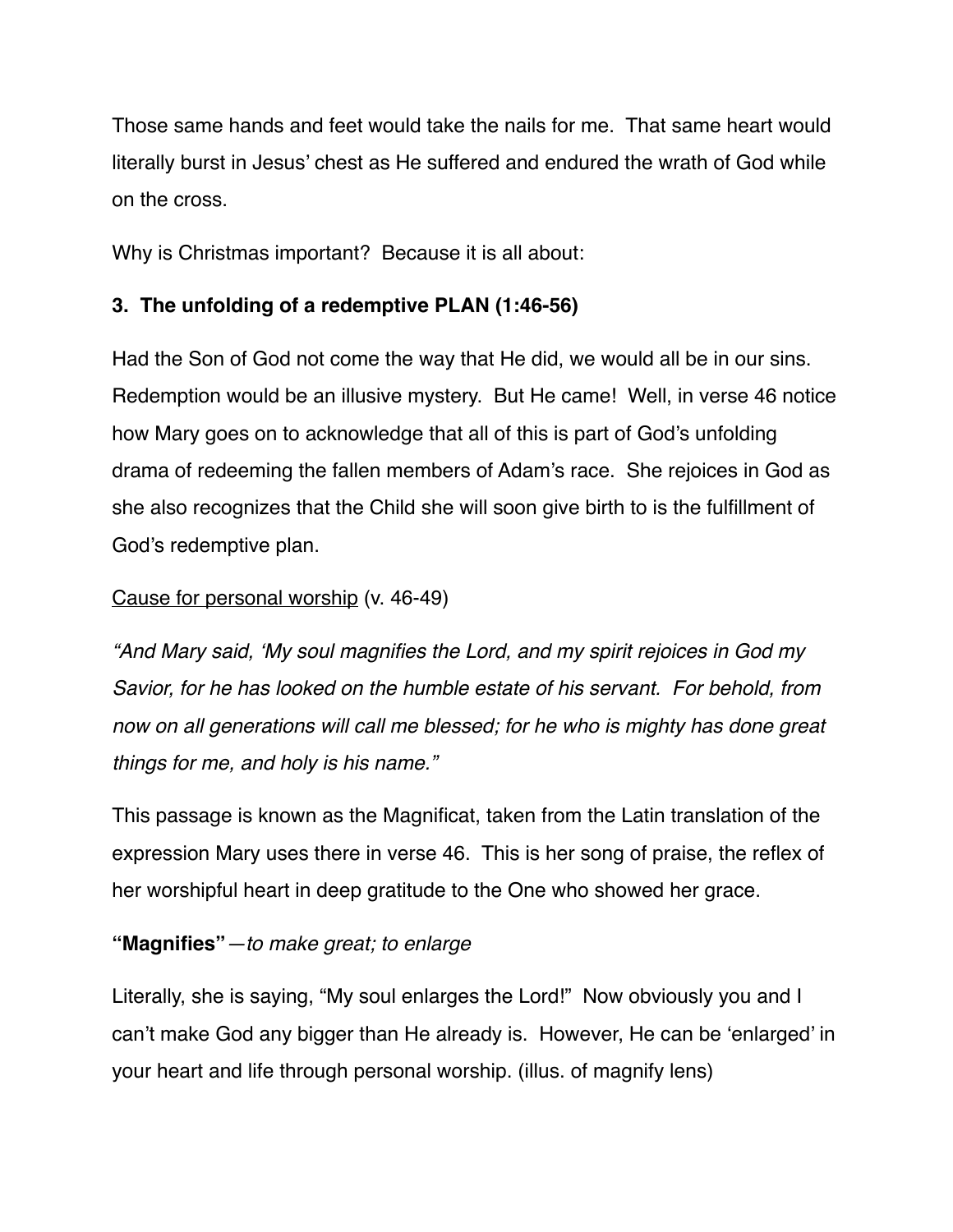**A.W. Tozer***—"The essence of idolatry is the entertainment of thoughts about God that are unworthy of Him…What comes into our minds when we think about God is the most important thing about us."* 

Mary says, "My soul magnifies the Lord, and my spirit rejoices in God my Savior." As God is enlarged in her thinking, He is also savored and enjoyed in her heart.

**John 4:23—"But the hour is coming, and is now here, when the true worshipers will worship the Father in spirit and truth, for the Father is seeking such people to worship Him."**

Worship is a matter of both the mind and the emotions. It isn't a matter of outward ritual, but instead is internal and from the heart. As the mind contemplates the truth about who God is, He is enlarged and magnified. It then results in passionate love and devotion from deep within the heart of the worshiper.

And by the way, Mary is using present tense verbs—'My soul magnifies, my spirit rejoices.' It suggests that worship happened naturally and continuously in the flow of her life.

In other words, Mary is saying that she worships God with all that she is. And notice why as she gives four personal reasons:

- **•** He has looked on the humble estate of His servant
- **•** From now on, all generations will call me blessed
- **•** He who is mighty has done great things for me
- **•** Holy is His name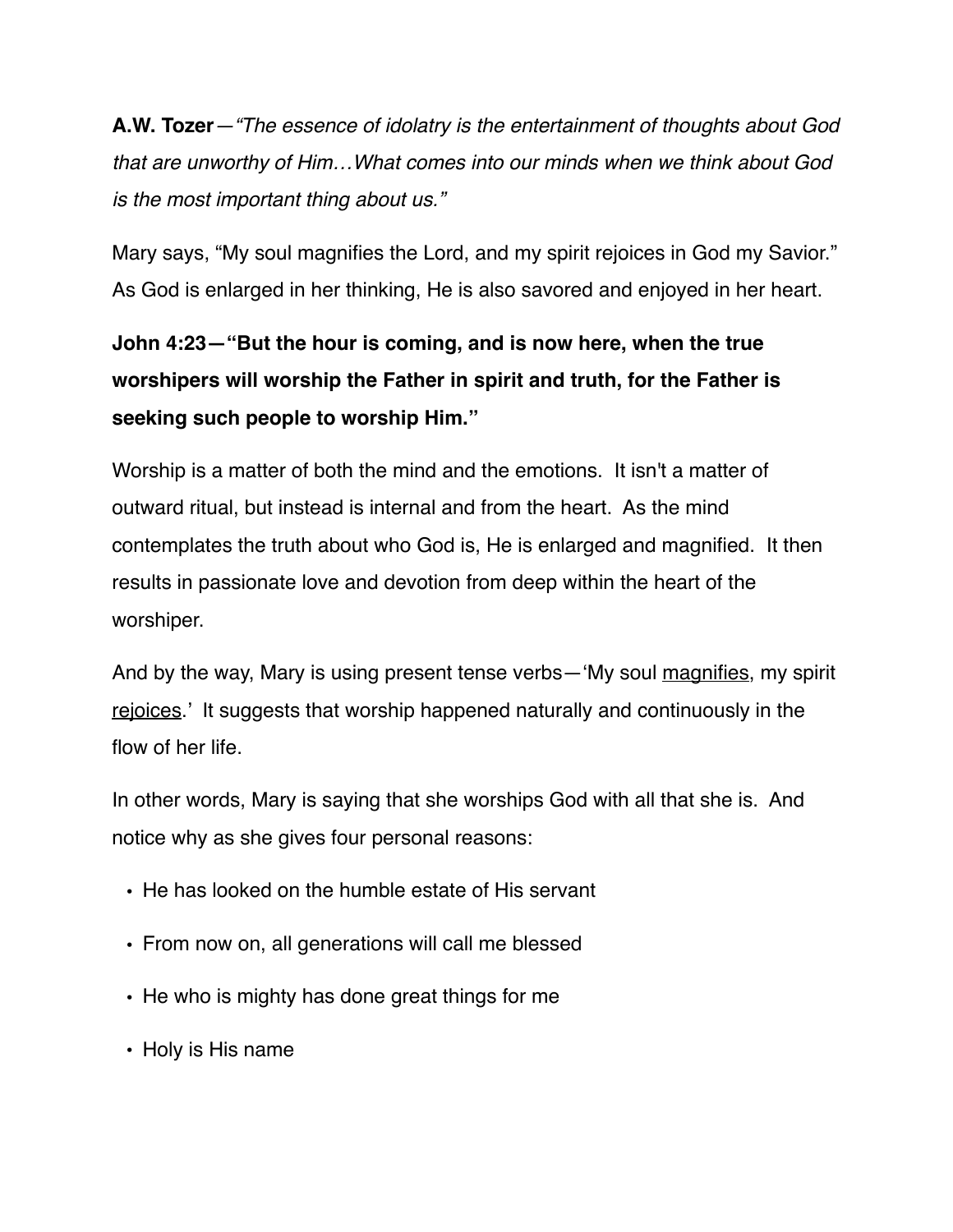The unfolding of God's redemptive plan is a cause for personal worship in Mary's heart. Notice also how she says it serves as the:

### Evidence of prophetic fulfillment (v. 50-55)

*"And his mercy is for those who fear him from generation to generation. He has shown strength with his arm; he has scattered the proud in the thoughts of their hearts; he has brought down the mighty from their thrones and exalted those of humble estate; he has filled the hungry with good things, and the rich he has sent away empty. He has helped his servant Israel, in remembrance of his mercy, as he spoke to our fathers, to Abraham and to his offspring forever."*

She praises God for His mercy, strength, provision, and grace. He has given divine aid and has remembered His covenant promise to Abraham and his offspring.

### Application:

### • Is Christ **enthroned** in my heart?

For many, Jesus is nothing more than a historical figure. A swear word for when they stump their toe. For others, He is a bumper sticker, a Facebook like, or one who exists to give us our hearts desire like a genie in a lamp.

But not for Mary. The Son of God would take up residence within Mary's womb for nine months. But beyond that, He had taken up residence in her heart and life. She well understood the depth of her own need, and her Son would also be her Savior. The baby she would soon hold in her arms would be none other than the Lord, the very One who upholds the universe by His power.

Is He enthroned in your heart? And if so, how large and prominent a place does He occupy? May your soul enlarge Him, and may your spirit rejoice in Him.